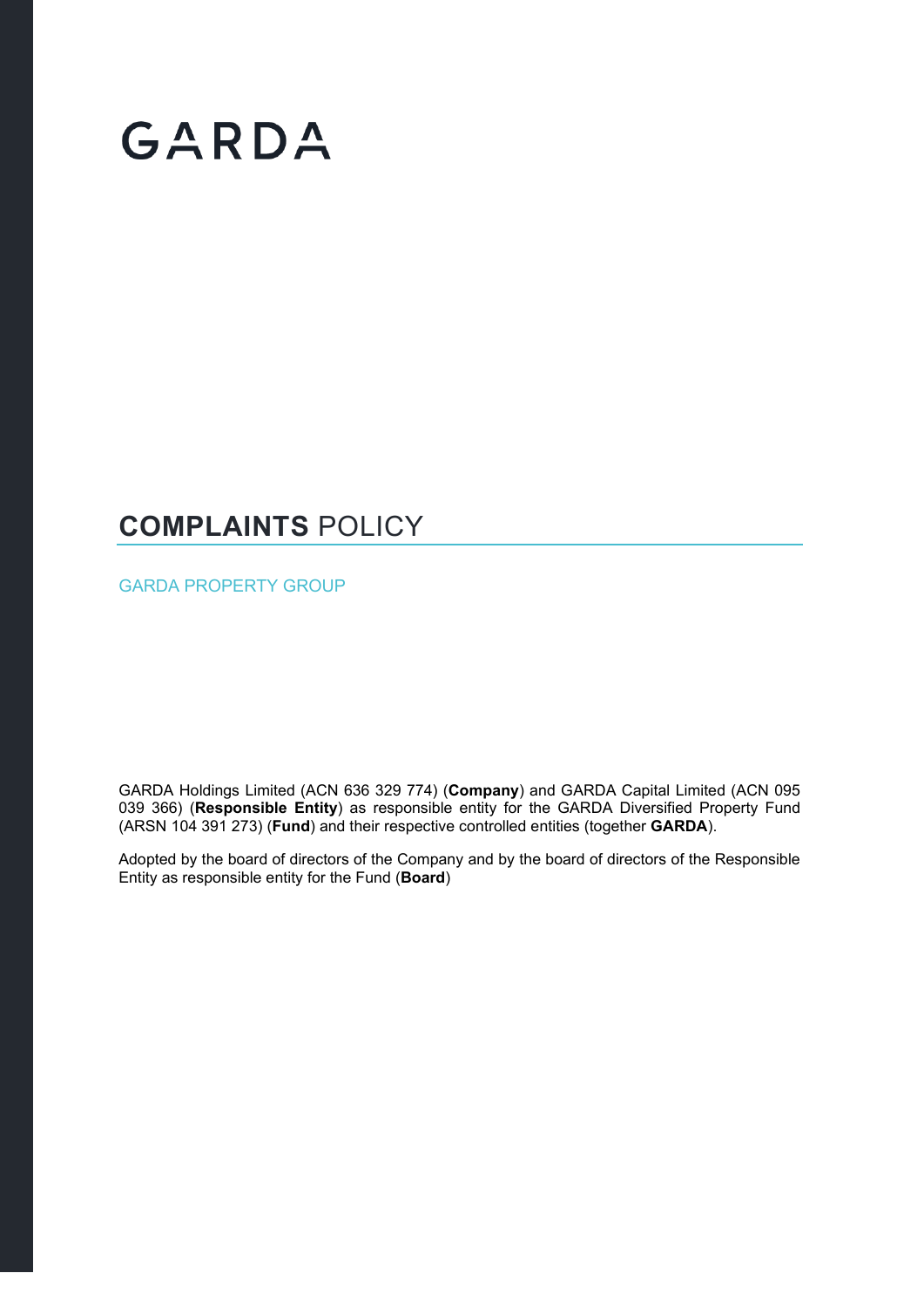## GARDA

### TABLE OF CONTENTS

|  | 2.1 |  |  |  |
|--|-----|--|--|--|
|  | 2.2 |  |  |  |
|  | 2.3 |  |  |  |
|  |     |  |  |  |
|  | 3.1 |  |  |  |
|  | 3.2 |  |  |  |
|  | 3.3 |  |  |  |
|  | 3.4 |  |  |  |
|  |     |  |  |  |
|  |     |  |  |  |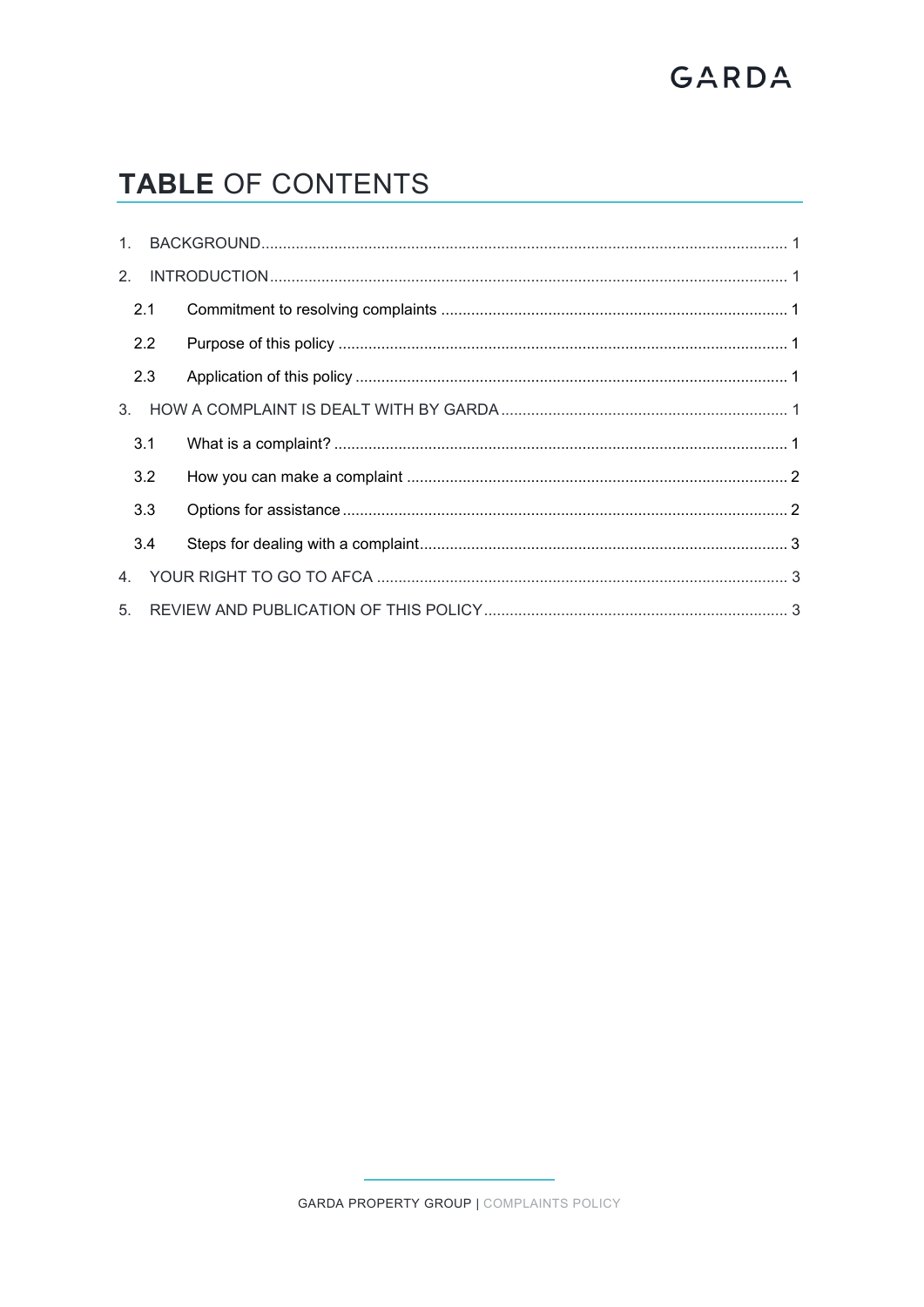#### <span id="page-2-0"></span>1. BACKGROUND

GARDA Property Group is a stapled group comprising the Company and the Fund (and their respective controlled entities). The Responsible Entity is a wholly-owned subsidiary of the Company and responsible entity for the Fund.

Shares in the Company and units in the Fund are stapled together to form a single class of stapled securities (**Securities**). The Securities are listed on the Australian Securities Exchange (**ASX**).

This policy applies to those companies within the GARDA Property Group who hold:

- a) an Australian financial services licence, which enables it to act as the responsible entity of one or more funds; and
- <span id="page-2-1"></span>b) an Australian credit licence, which enables it to provide credit services to retail customers.

#### 2. INTRODUCTION

#### <span id="page-2-2"></span>2.1 Commitment to resolving complaints

GARDA is committed to recording, investigating and resolving complaints received from customers and securityholders by:

- a) complying with the internal and external dispute resolution obligations imposed by law;
- b) ensuring that complaints can be made in a way which suits the complainant;
- c) ensuring that complaints are dealt with fairly, effectively and efficiently;
- d) communicating the result of the internal dispute resolution process within 30 days;
- e) identifying and participating in the statutory external dispute resolution process; and
- <span id="page-2-3"></span>f) seeking to identify areas for improvement.

#### 2.2 Purpose of this policy

This Policy is to inform customers and securityholders about:

- their right to make a complaint about the licensed activities of GARDA;
- how GARDA will deal with a complaint; and
- <span id="page-2-4"></span>where they may go if the complaint is either not resolved, or not resolved to their satisfaction.

#### 2.3 Application of this policy

<span id="page-2-5"></span>This Policy applies to all GARDA directors, officers and employees.

#### 3. HOW A COMPLAINT IS DEALT WITH BY GARDA

#### <span id="page-2-6"></span>3.1 What is a complaint?

A complaint is an expression of dissatisfaction made to or about GARDA, related to its products, services, staff or the handling of a complaint, where a response or resolution is explicitly or implicitly expected or legally required.

GARDA PROPERTY GROUP | COMPLAINTS POLICY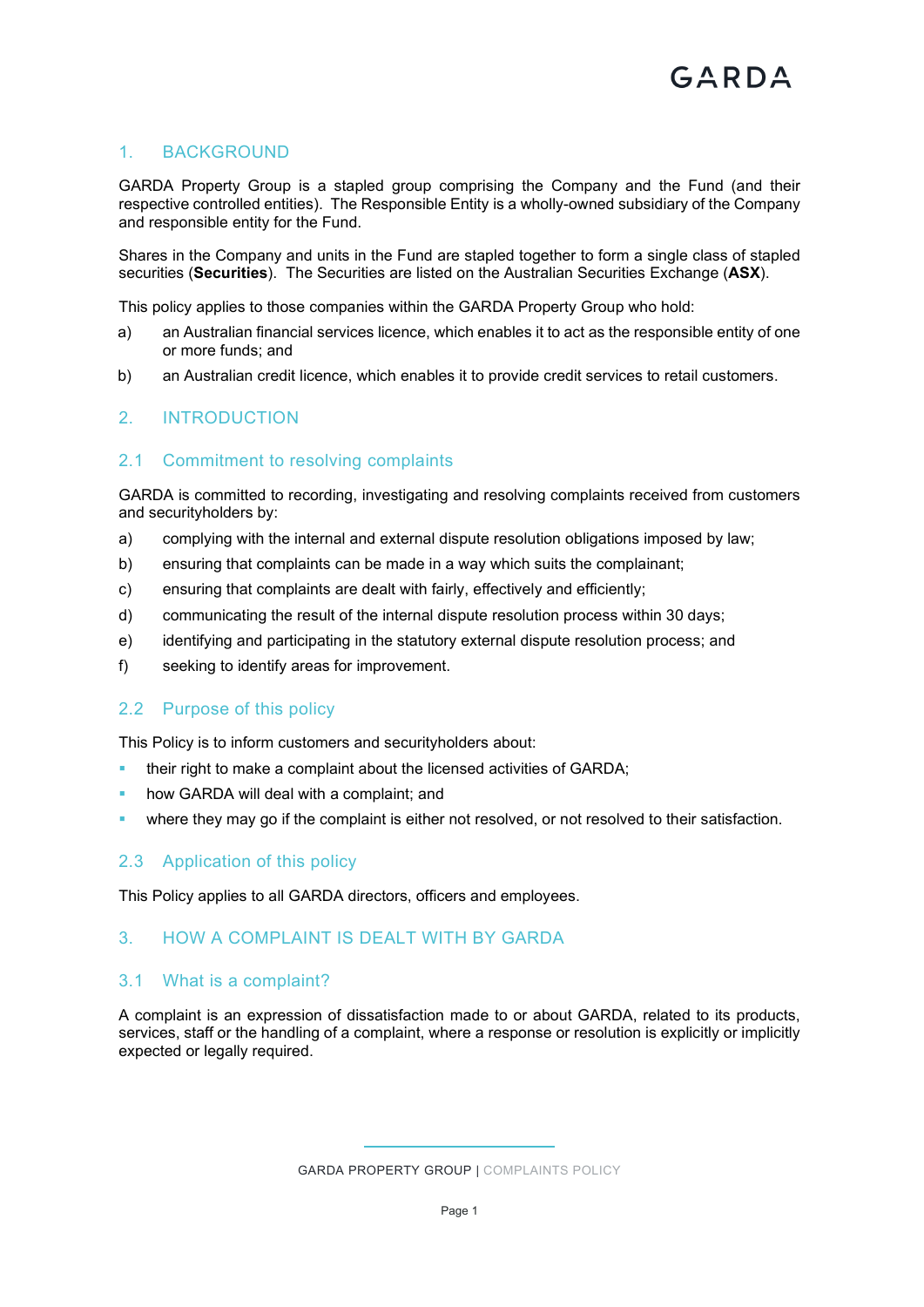Other objections which do not fall in this definition will not be treated as complaints. For example dissatisfaction with financial performance of GARDA securities, market performance outside the control of GARDA, or missing payments are not complaints, unless a systemic problem is discovered.

A complaint can be made under this policy by a 'retail client'. A retail client is broadly a customer or securityholder, or one acting through a representative.

GARDA will use a similar process for other complaints but is not bound to the process or timeframes outlined in this Policy.

#### <span id="page-3-0"></span>3.2 How you can make a complaint

You can make a complaint verbally or in writing. It does not cost you anything to make a complaint.

You can:

- call GARDA on 07 3002 5300, or 1300 889 100
- email [complaints@gardaproperty.com.au;](mailto:complaints@gardaproperty.com.au) or
- write to us:

**Dispute Resolution Officer** GARDA Property Group GPO Box 5270 Brisbane QLD 4001

You should mark it 'complaint' and include all details and documents you believe to be relevant. You should also include what you would like done about it, for example, should GARDA:

- provide an apology;
- take steps to remedy an error; or
- provide compensation.

The more information you can provide us at the outset, the more effectively we will be able to deal with your complaint.

#### <span id="page-3-1"></span>3.3 Options for assistance

GARDA understands it is stressful to make a complaint and that certain people may need additional assistance to make a complaint. GARDA will provide reasonable assistance by:

- a) taking complaints or giving responses over the telephone; and
- b) arranging for translation if required.

If you need assistance, please let us know.